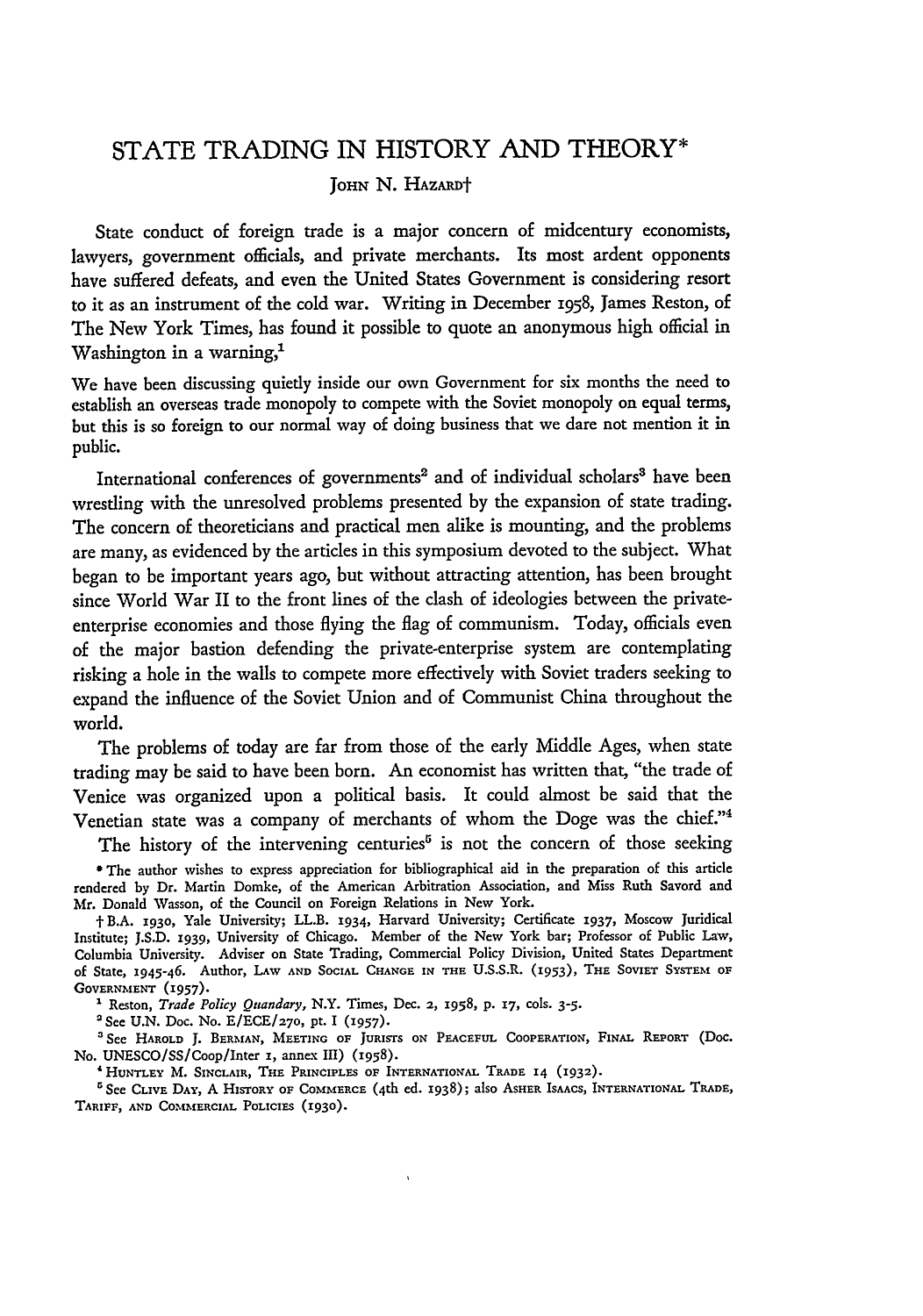a trace of state trading, for they witnessed the predominance of private merchants, working to further their private interest through devices such as the fairs, the Hanseatic League, and finally the great companies with fighting forces and quasisovereign power. The state taxed and even designated the regions of trade. Its explorers opened new continents, and its galleons protected the trade routes; but it was not itself the monopoly buyer and seller with which state trading is today associated. It was not until the industrial revolution had become far advanced, with the attendant concern of economic theorists for new methods to cope with its aftermath, that state trading appeared as a panacea. It was linked with other elements of a strengthened state in the minds of those who called themselves socialists, as part of their plan for economic development under state auspices. The disciples of "laissez faire" remained so numerous, however, and the expanding capitalist economy so fruitful that it was the scholar, and not the government official, who bothered with such ideas.

World War I brought an end to many dreams, among them the possibility of winning a war without mobilizing the key elements of the economy as well as its military forces. Englishmen and finally Americans had to abandon their concept of "laissez faire" in certain areas to meet the demands of the crisis. Economists have noted that familiar views persisted, but practice changed perceptibly, so that the state's role was enlarged, despite formal obeisance to liberal principles.<sup>6</sup> Purchasing missions on government account appeared in the great markets of the world. The Tsar of Russia bought munitions in the West, and the firm of Morgan financed the French Government in its commercial operations in the United States. The retreat from private enterprise was not limited to the Continent. The United States thought it necessary to requisition the railways and to form a commercial fleet to **be** managed by the War Shipping Board. Yet, governments still relied upon the price system to obtain the goods they required. The War Shipping Board waived its right to claim sovereign immunity in the courts.7 "Business as usual" is said to have "expressed not only one's patriotic duty, but also abounding faith in the transitory character of the whole episode."<sup>8</sup>

With the ending of World War I, the popular slogan of the time was "back to normalcy," and for the Western world, state trading was laid to rest as a necessary evil of wartime, to be discarded as soon as international trade could be restored to the long-proven methods of the private merchant, moving alone or in concert with his fellows, about the markets of the world. State trading reverted to secondary consideration, as an inconsequential mechanism of the commerce of the world, useful to some nations seeking revenue for depleted treasuries through tapping the pockets of salt-eaters, liquor-drinkers, and smokers via almost traditional state monopolies

<sup>&#</sup>x27;See **NORMAN S.** BUCHANAN **& FmiEDRicH A. LuTz, REBUILDING THE WORLD EcoNoMY: AMERICA'S ROLE iN FOREIGN" TRADE AND INVESTMENT 27 (1947).**

<sup>&#</sup>x27;See The Florence H., 248 Fed. ioi2 **(S.D.N.Y. xg8). 8 BUCHANAN & LUTZ,** *op. ci. supra* **note 6,** at **27.**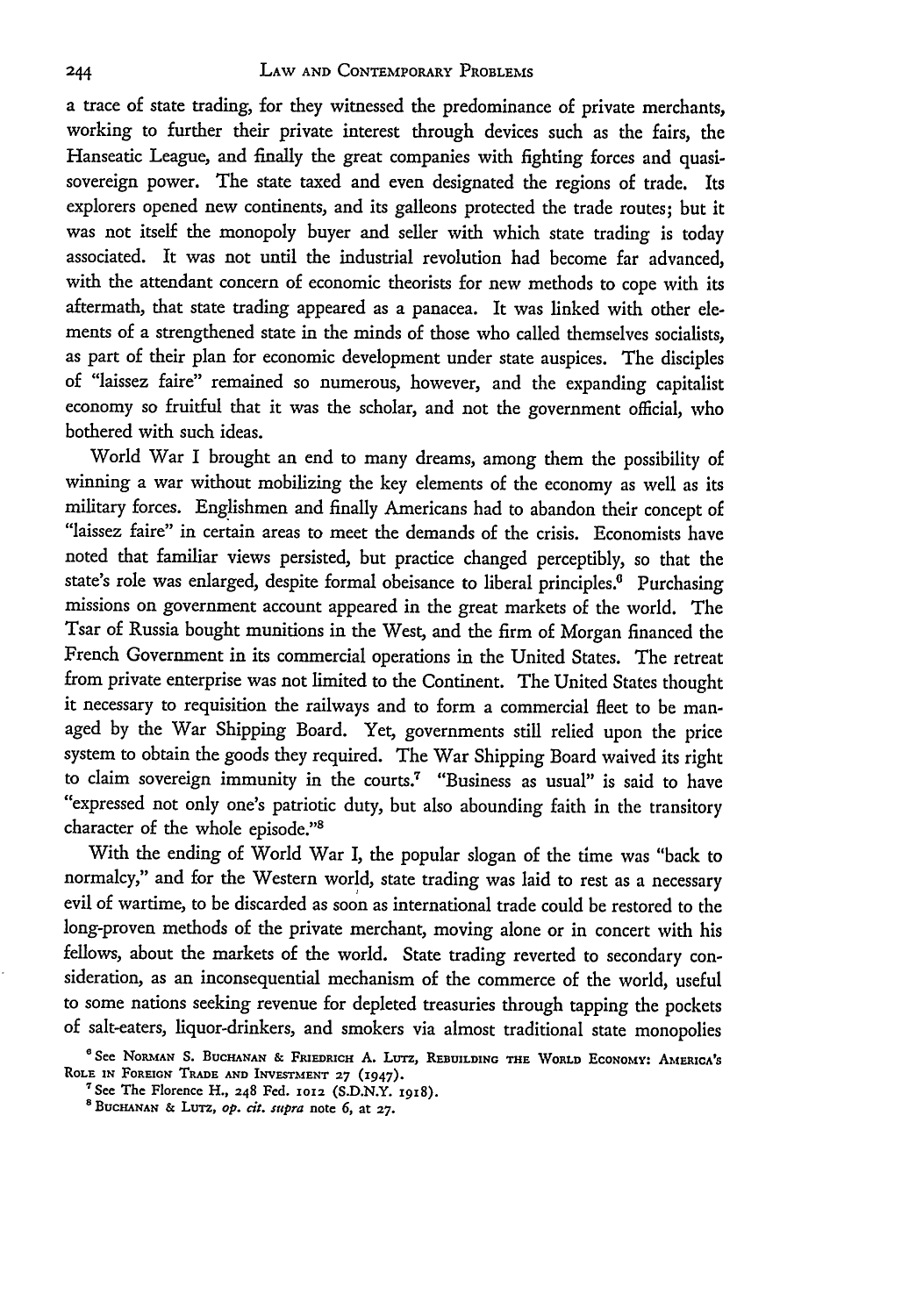of salt, liquor, tobacco, and matches. State trading was not generally expected to be important on any grander scale.<sup>9</sup>

Into this commonly-accepted school of thought, which viewed state trading as: an instrument in the arsenal of war, except for the occasional revenue-producing tobacco, salt, or liquor monopoly, was thrust quite a different theoretical approach, by the Russian Revolution of **1917.** At first, the new approach caused little alarm. The whole revolution seemed to be a transitory phase, which could be quarantined. until it collapsed of its own weight or was conquered by elements loyal to the prerevolutionary regime, helped at places by the Western powers.

Vladimir Ilyich Lenin, as the theoretician of the Russian Revolution, set the stage for what was to follow. He declared,'0

Strengthen and regulate those state monopolies, which have already been put into effect and then prepare the monopolization of foreign trade by the state; without this monopolization we shall not be able to separate ourselves from foreign capital and from paying tribute.

In this concept, state trading became a companion of state production. Both seemed. necessary to Lenin to achieve an economic organization suitable to the creation of asocialist and ultimately a communist society.

Lenin was not unchallenged, even within his own Communist Party, for some of his colleagues thought that in the early stages of the new Soviet society, the new Soviet state could protect its infant state industries as other nations protected theirinfant private industries-namely, by high tariffs. He lashed out at Nikolai Bukharin to say, $^{11}$ 

Bukharin does not see that no policy of tariffs can be effective in the imperialist epoch when there is a monstrous difference between the poor countries and those of unbelievablewealth. Bukharin refers to protection **by** tariffs, failing to see that under the conditions: referred to any one of the wealthiest countries can break down this protection.

The spectre of a giant cartel willing to sell its goods in the Soviet market at cut prices so as to dominate the new Soviet state producers, even under a tariff set at previously unimagined heights, haunted Lenin. Fearful as he was that the capitalists sought not only to expand sales in the new Soviet market, but even to underminethe Bolsheviks by weakening their economic power, Lenin was strong in his determination to foster state trading. He was doing more than protecting infant industries. He was preparing the way for an infant society which he expected eventually to mature so as to win domination of the world. In this situation, state trading was an instrument of the new Messiah, and its place in the Soviet arsenal of

**<sup>&#</sup>x27;** Jacob Viner has expressed doubt that the League of Nations' Committee for the Study of the Problem of Raw Materials (1937) acted properly in excluding examination of tobacco monopolies because they fell within the sphere of internal policy. He thinks the purchasing practices of fiscal monopolies which are important purchasers of foreign commodities legitimate subjects of concern to other countries. **See JACOB** VINER, **TRADE** RELATIONS **BETWEEN FREE-MARKET AND** CONTROLLED ECONOMIES **71-72** (League of Nations Pub. No. 1943. I. A. 4).

<sup>&</sup>lt;sup>10</sup> 22 V. I. LENIN, SOCHINENIIA [COLLECTED WORKS] 449 (3d ed. 1928-37).

**<sup>11 2</sup> <sup>7</sup>** *id.* **at** 381.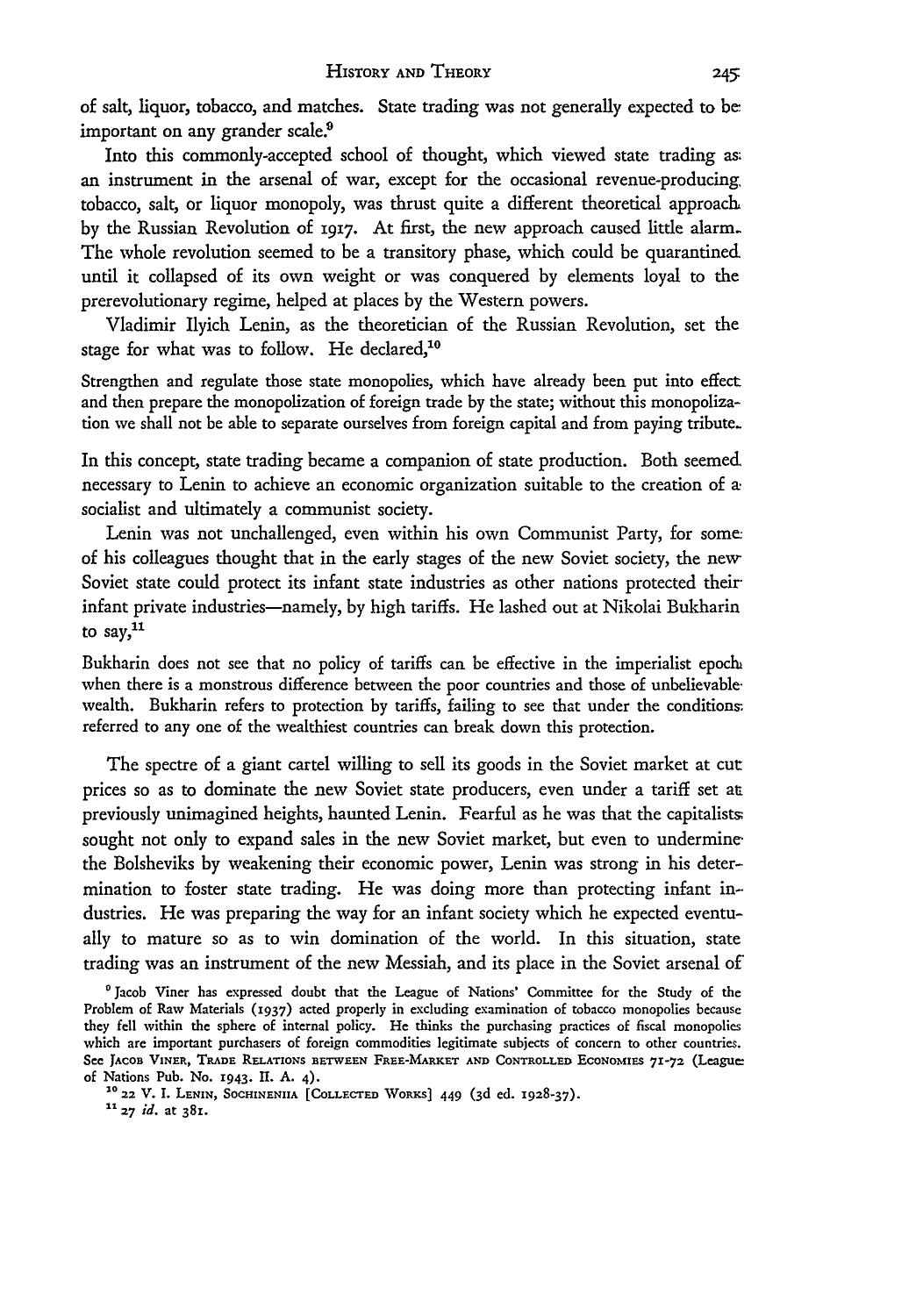weapons was protected with all the emotion of one whose aim was world salvation, not the narrower goal of economic profit. Only in this light can the Leninist position be evaluated. No concession to Soviet power would loom large enough in Lenin's eyes, nor in the eyes of those who have followed him, to be worth even partial abandonment of the state monopoly of foreign trade.

It is against such a background that state trading was created by law as one of the pillars of the new Soviet state. Lenin's decree of April **22,** i918 declared,12

All foreign trade is nationalized. Contracts for the purchase or sale of all kinds of products (the products of mines, of industry, of agriculture and others) with foreign governments or individual enterprises abroad will be carried out in the name of the Russian Republic by specially empowered organs. Apart from these organs every contract for trade, for purchase or sale abroad is forbidden.

Stalin repeated Lenin's adamant position in defense of state trading at the height of the New Economic Policy when an American delegation asked why he felt it necessary to adhere to it at the same time that a neocapitalism had been authorized for the domestic economy. In his retort, he said,<sup>13</sup>

the abolition of the monopoly of foreign trade would mean a retreat from the industrialization of the country, from the construction of new plants and factories, from the repair of new plants and factories. This would mean for them the submergence of the U.S.S.R. by goods from capitalist countries, the warping of our industry by virtue of its relative weakness, an increase in the number of unemployed, a decline of the material position of the working class, and a weakening of its economic and political position.

Stalin was thinking still in terms of protection of the new Soviet system from enemies from without. He had not yet had the vision of state trading as a mighty weapon in the struggle for men's minds throughout the world. When he sold lumber or coal at dumping prices in foreign markets, he sought to get much-needed foreign exchange so that he might buy precious foreign machines to modernize his factories. He was not seeking to enter the foreign markets with a wedge to be expanded later by political methods when the time was ripe. Not until after World War II did this possibility open to Soviet leaders, to be exploited by Nikita Khrushchev with such effectiveness that state trading became of concern not only to private merchants seeking to save their hard-earned places in foreign markets, but to foreign office officials seeking to maintain alliances or to encourage neutrality in the midcentury conflicts conducted on the governmental level to win friends.<sup>14</sup>

For the private-enterprise countries entering upon the interwar years, state trading was as strongly opposed by the vocal elements as it was praised by the Soviets. Private commerce between nations had to be restored to vigor. In this process, the state had a duty to seek out markets for its merchants, even to create commercial

**f2 [1918] Sob.** Uzak. RSFSR, No. **23, item 432.**

<sup>&#</sup>x27;3J. V. **STALIN,** *Conversation with the First American Workers Delegation, Sept. 9, 1927,* in VoPRosY **LENINIZMA** [QusTioNs **OF LENINISM] 179** (ioth ed. **1933).**

**<sup>&</sup>quot;For** an account of Soviet policy, as evidenced **by** trade statistics **and** reports, see **JosEPH S. BERLINER,** SOVIET EcONoMIc **AID: THE** NEW **AID AND** TRADE POLICY IN **UNDERDEVELOPED COUNTRIES** (1958).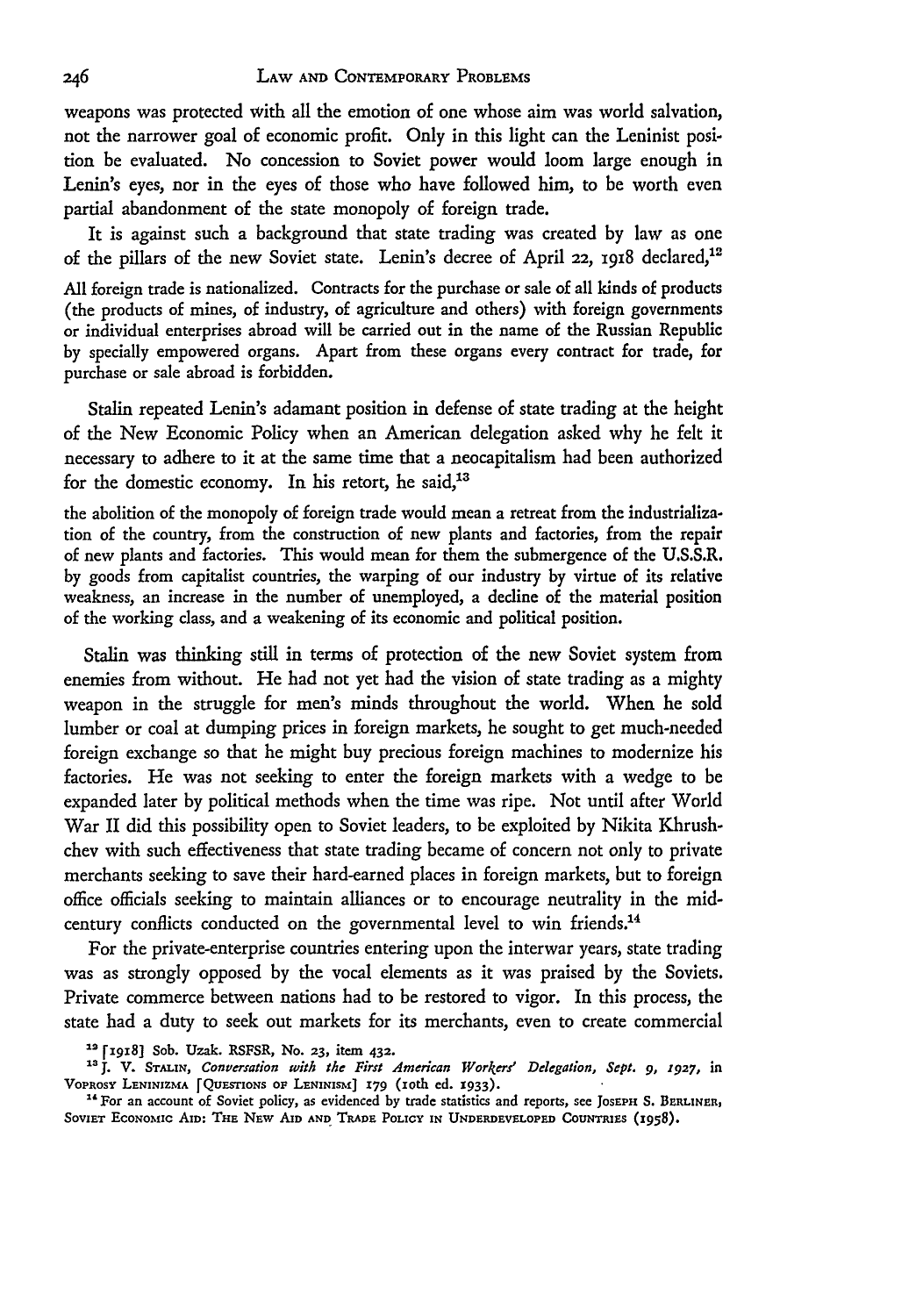counselors in its embassies abroad to study markets and report back to boards of trade and departments of commerce what seemed to be a good place to sell or to buy. Yet, this was not state trading. The United States Government was not itself to buy olive oil in Italy for sale in New York on the open market.

This view of the desirability of state withdrawal from participation in foreign commerce, except as an aid to private merchants, was shaken, however, with the Depression. There appeared practical men who began to think of state trading not in Soviet terms of a means to further state absorption of the domestic producer and in aid of state economic planning, but rather as a means of improving comparative advantage in international trade. Bulk buying was seen as a means of obtaining low quotations from producers dazzled by enormous orders. State trading provided the opportunity to increase the size of the orders placed abroad. In a world in which currencies were becoming blocked in increasing numbers, state trading facilitated the execution of barter deals through which critical materials could be obtained without use of foreign exchange at all. Many decried these departures from the classical form of international commerce, but to these critics there was the reply that the crisis of the Great Depression was as much of a challenge as a war, and departure was justified to save the state. It would be only a temporary expedient until business could be resumed as usual.

**A** new element entered the debate, however, for in contrast to the war period, there were now analysts who were not so sure that state trading was to be only a temporary expedient. Charges began to be hurled against the state traders of the private-enterprise world that they were but wolves in sheep's clothing. Some critics feared that under the guise of temporary expediency, proponents of state trading were seeking to prepare the way for ultimate introduction of a socialist system which only a small minority would favor if they could understand what was happening.

Into this scene of growing scepticism of expressed motives came World War II. The private-enterprise countries girded for action, and again they turned to state trading, but they sought to avoid some of the practices of World War I. The United States nationalized no railways, although it did requisition ships. This time, private enterprisers were, wherever possible, to remain as administrators, and the state was to serve only as coordinator in the war effort, setting priorities, establishing fixed prices, fixing specifications, and even dictating order boards, but not itself being the entrepreneur.

To this policy of restraint, there were exceptions in critical areas.<sup>15</sup> In the United States, the production of synthetic rubber became a state monopoly, and the secret manufacture of atomic fuels was, of course, a state activity. In the foreign trade area, the state also found it necessary to participate directly to keep critical materials from the hands of the enemy when these materials appeared on foreign markets.<sup>16</sup>

<sup>&</sup>lt;sup>15</sup> See Stephen Enke & Virgil Salera, International Economics 437 *et seq.* (1951).<br><sup>16</sup> See Foreign Economic Administration, Report to Congress on Operations 15 (1944).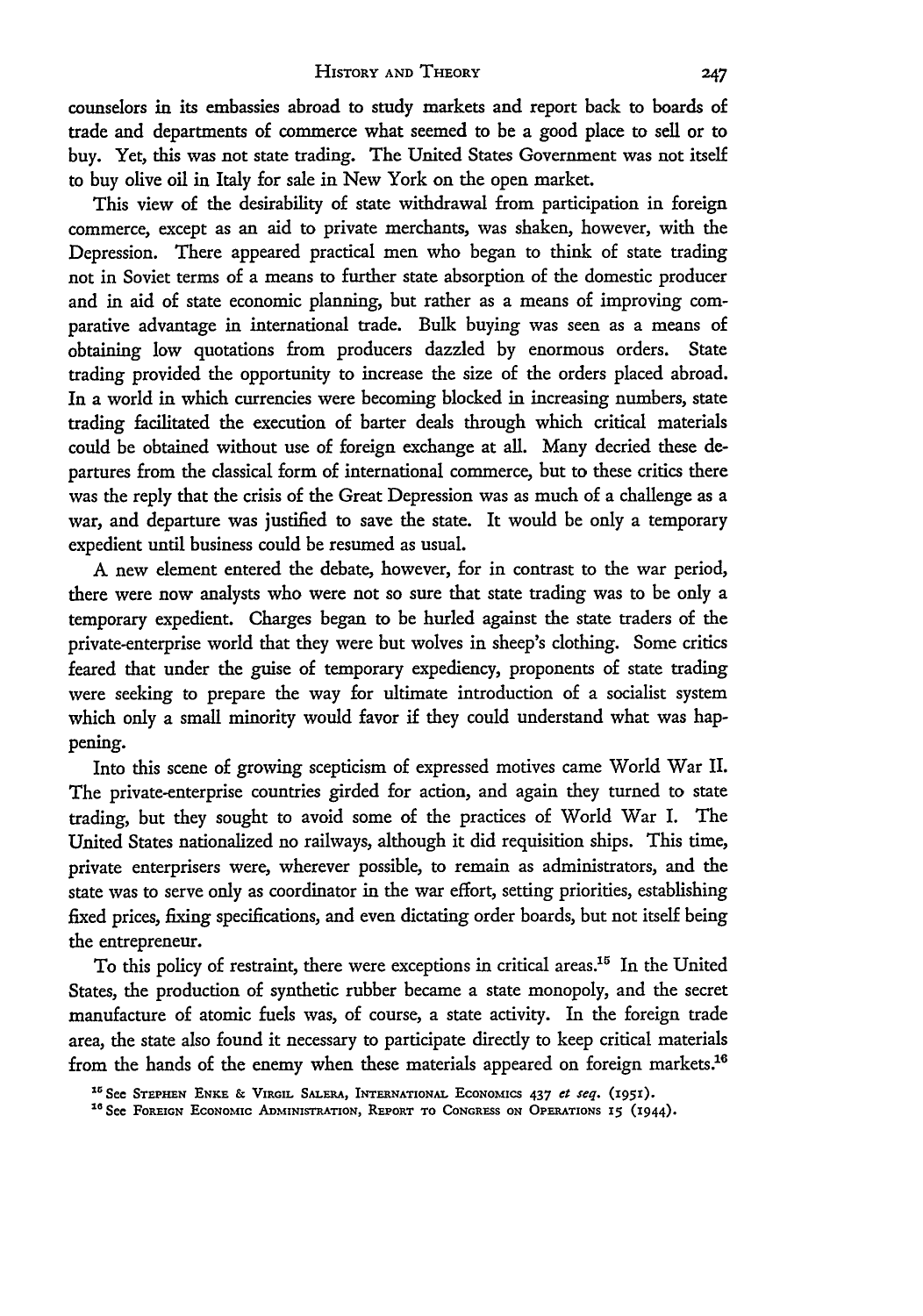Only a government could function in the neutral Turkish market to keep the Germans from buying hazel nuts from which they could extract precious oil for mechanical fuses. Each of the foreign powers buying in the American market to equip their military machines created purchasing commissions which acted for the state in obtaining the sinews of war.

The United Kingdom established a pattern with its United Kingdom Commercial Corporation, through which it conducted preclusive buying operations to hamper the enemy, and with its British Purchasing Commission in Washington, it created a headquarters for its war purchasing effort, as did the other allied powers. The last of these to be formed was the Government Purchasing Commission of the U.S.S.R. in the U.S.A.<sup>17</sup>

Those who had studied Soviet practices saw in this last something of a different organization than the agencies called purchasing commissions created by the other powers. Ever since United States recognition of the Soviet Union in **1933,** the Soviet authorities had been hoping to establish in the United States an agency similar to that established in most other countries with which the Soviet Union had diplomatic relations-namely, a state-trading delegation. This desire had been resisted by United States Government authorities because it would have involved recognition of some measure of diplomatic status for the commercial agents of the Soviet Union who would comprise its staff. In every country in which Soviet statetrading delegations had been established, the Soviet authorities had requested diplomatic standing for the chief of the delegation, immunity of the premises, the right to use cipher, and immunity from suit. In each case, the establishment had been completed under the terms of a commercial treaty setting forth the extent to which the receiving power was willing to accede to Soviet requests.<sup>18</sup> The authorities of the United States wanted none of this, for they felt that the delegation would be an entering wedge for state trading within the American market, and they feared that pleas of immunity might create a situation from which American merchants could be exploited.19

In view of United States Government refusal even to consider the presence of a Soviet trade delegation in Washington, the Soviet authorities had been forced to content themselves with continuation of a device established in **1924,** during the period of nonrecognition of the Soviet Government, to serve as an agency through which trade with the Soviet Union could be carried on. It took the form of a New York corporation, entitled the Amtorg Trading Corporation, in which Soviet Foreign Trade Ministry officials held all the stock, but which, as a domestic corpora-

<sup>17</sup> For an account of the United States-Soviet Union relationship, see E. R. STETTINIUS, JR., LEND-LEASE, WEAPON FOR VICTORY CC. 19-20 (1944).

<sup>&</sup>lt;sup>18</sup> For examples of the provisions of such treaties, see T. A. TARACOUZIO, THE SOVIET UNION AND INTERNATIONAL **LAW 182, 183 (1935).**

<sup>&</sup>quot;°An example of nongovernmental thinking at the time of recognition of the Soviet **Union by** the United States is to be found in **AmERIcAN** FOUNDATION, **THE UNITED STATES AND THE SovIET UNION: A REPORT ON THE CONTROLLING FACTORS IN THE RELATION BETWEEN THE UNITED STATES AND THIE** SOVIET **UNION (1933).**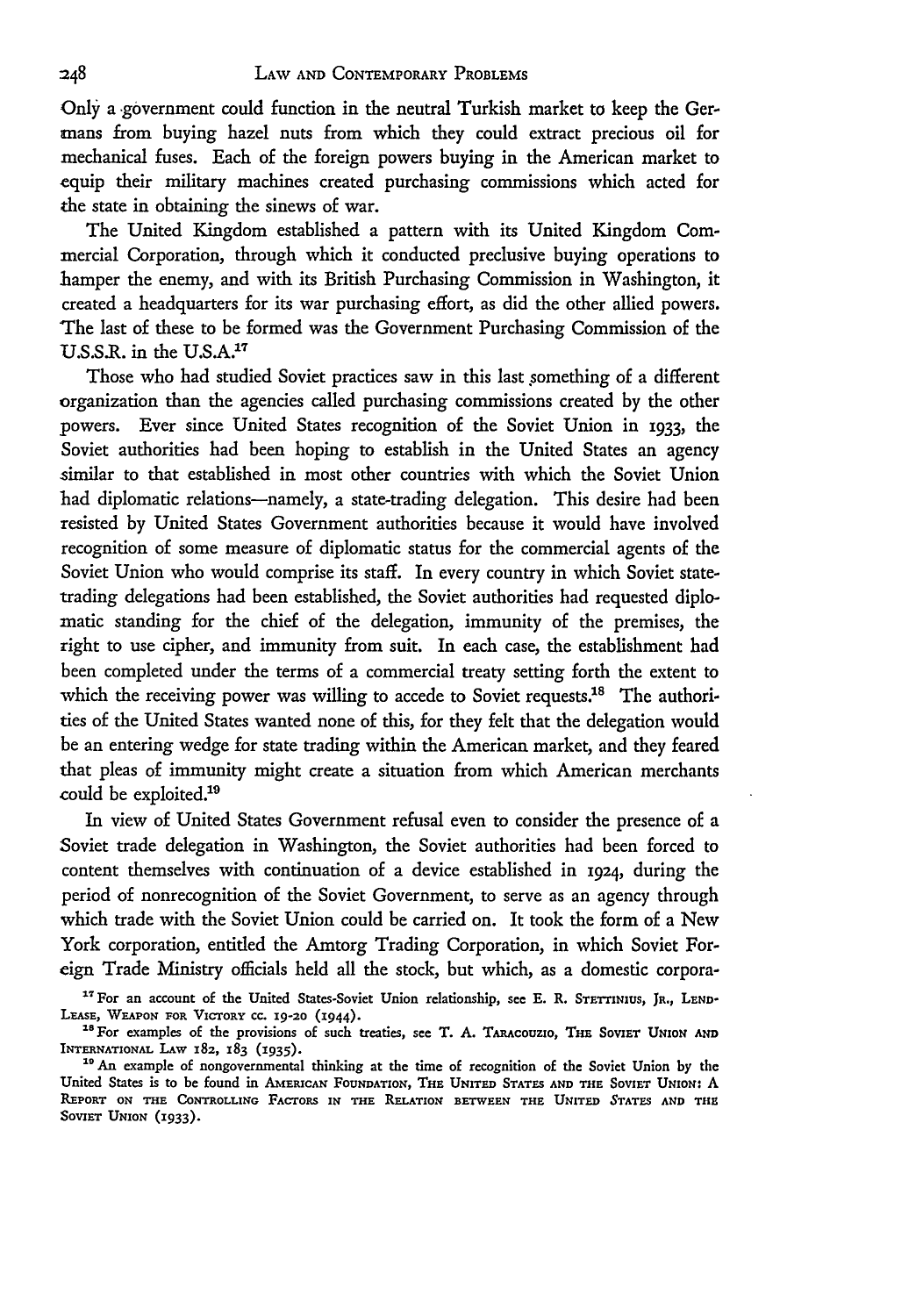tion, was subject to all New York laws. There could be no thought of immunity, either in court or to state or federal regulation.

The war situation presented the Soviet Government with an opportunity for change. They began their purchasing for war purposes in the United States after the German attack upon them. As a result of the German attack, the prohibitions of the Hider-Stalin Pact era were lifted in the United States, and the Amtorg Trading Corporation began to function vigorously again. When the Soviet Union was declared a beneficiary of the Lend-Lease Act on November 7, **1941** by President Franklin D. Roosevelt,<sup>20</sup> the Amtorg mechanism soon evidenced its inadequacy for the new, greatly increased supply task which it was called upon to perform. Edward R. Stettinius, as Lend-Lease Administrator, called in the Amtorg officials, together with the officials of the Soviet Embassy, and advised that a purchasing commission more nearly in the form of those established by the other allied powers be created so that there might be within it Army and Navy supply officers, and not just the peacetime commercial agents of the Soviet Ministry of Foreign Trade. The last had shown themselves incapable of casting aside the peacetime restrictions placed upon them by strict Soviet laws requiring minute inspection of every item and unceasing negotiation for lower prices; yet, a less commercial attitude was necessary if the goods were to be moved swiftly in the vast quantities required by war.

Soon after the establishment of the new Soviet Government Purchasing Commission in Washington, a Soviet Major General of the Air Force and a Soviet Vice Admiral who was a specialist on munitions arrived to assume its direction, but some of the former Amtorg officials remained at their sides. **All** were subordinate to the long-time specialist on foreign trade in Moscow-namely, Anastas Mikoyanand he soon tried out his luck. He sent his subordinates to see Mr. Stettinius with the request for information as to whether it could be anticipated that the Purchasing Commission might become after the war a Soviet state-trading delegation. After consultation with the permanent United States Government agencies concerned with peacetime commerce, Stettinius had to inform his questioners that it was not anticipated that the United States Government would look with favor after the war upon the establishment of any state-trading delegations in the United States, and the matter was not raised again.

While indicating its dislike of state-trading mechanisms, the United States Government found itself drawn increasingly into such operations. To conduct its preclusive buying operations in concert with the British, it created a United States Commercial Corporation.<sup>21</sup> This state-trading agency was assigned the task of buying essential raw materials available in countries accessible to Germany-namely, Turkey, Spain, and Portugal. For administrative purposes, it was made subordinate to the Board of Economic Welfare, and as such, it was transferred to the Office of Economic

**<sup>20</sup>55 STAT. 3x (194). 21 SeC HENRt** CHALMERS, **WORLD TRADE POLICIES:** THE **CHANGING PANORAMA, 1920-1953,** at **<sup>273</sup> (1953).**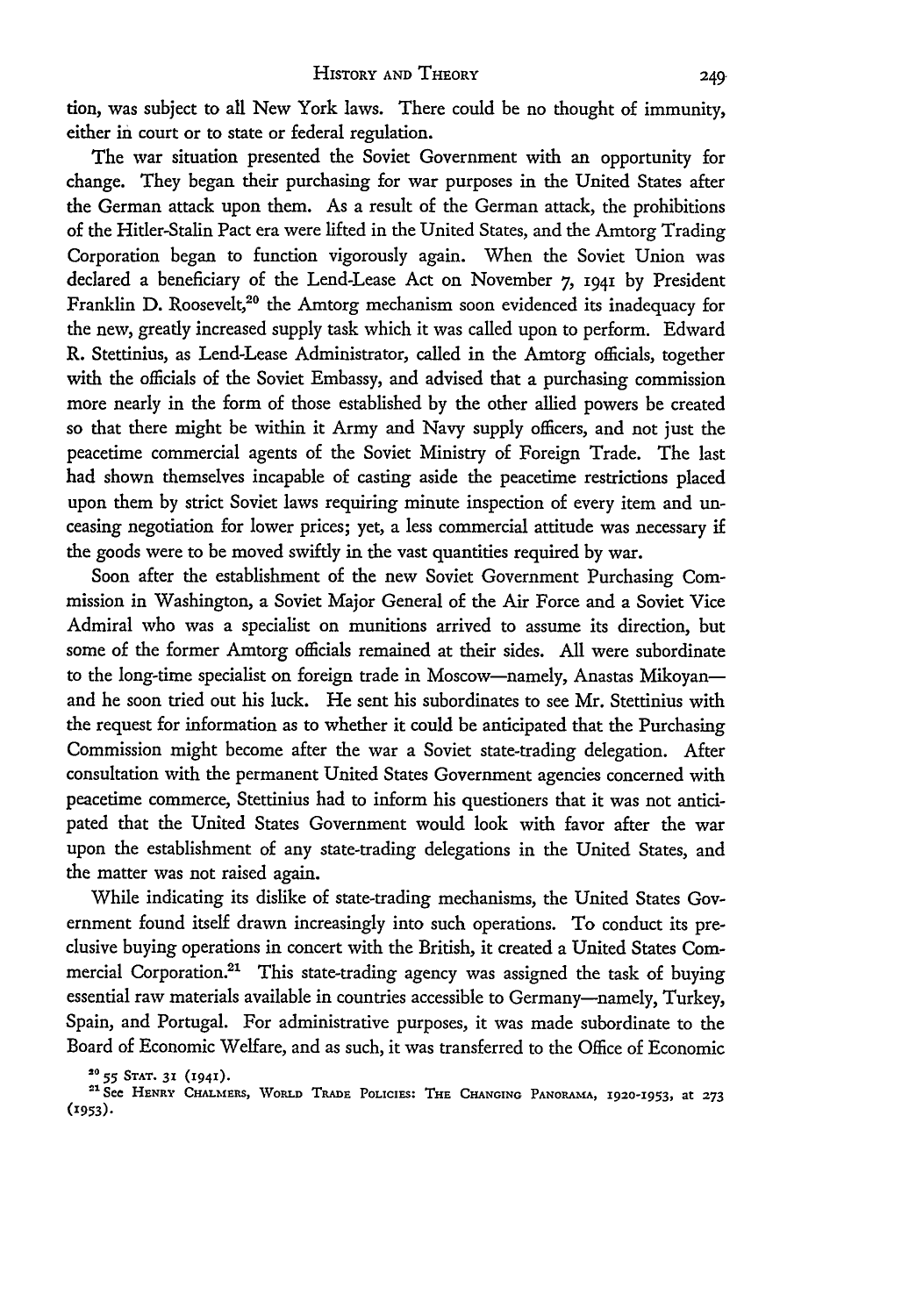Warfare when the Board was abolished in **1943.** Later in the same year, it passed to the Foreign Economic Administration when the Office of Economic Warfare was absorbed by it.<sup>22</sup>

Not all state trading was in the hands of the United States Commercial Corpora**tion,** for **by** Executive Order of May **30, 1942,** issued under the First War Powers Act, the authority previously limited to the Secretary of the Navy to make emergency purchases of war materials abroad and to have them admitted to the United States free of duty was extended to various departments and agencies of the United States Government. During the fiscal year 1943-44, \$800,000,000 worth of foreign strategic materials were bought with government funds under Foreign Economic Administration direction, exclusive of the preclusive buying program.<sup>23</sup>

The United States Commercial Corporation bought materials for import under War Production Board or War Food Administration directives, and these were then allocated or sold to war industries or for other war purposes, in large part through the facilities of the Reconstruction Finance Corporation and the Commodity Credit Corporation.

The Foreign Economic Administrator, Leo P. Crowley, was kept acutely conscious of the hostility to state trading **by** the foreign traders and bankers of the United States, and he established an advisory committee of their representatives in an effort to reduce their fears. 4 Almost all of them saw the necessity of war purchases **by** the state, but many had little confidence in the motives of the Roosevelt administration, which seemed to them to be utilizing the war emergency to establish a foothold for state trading as an entering wedge for socialism. The Administrator's effort to alleviate such fears was reflected in his report for **1944,** in which he added a line to his account of the United States Commercial Corporation. He said, "The facilities and services of private importers were utilized at some stage of practically all Foreign Economic Administration procurement operations."25 Later in the report, he stated that the policy followed in foreign procurement has been to have the United States Government engage in actual procurement only when the required amounts of strategic commodities could not be bought effectively through ordinary commerical channels.

The back was broken **by** a last straw, which happened to be Italy. As Italy was overrun **by** allied troops, it seemed obviously desirable to utilize some of her strategic resources **by** purchasing them for the allied war effort; but it was also desirable from a strategic point of view to aid in restoring the Italian economy so that economic dislocation would not hamper the allied cause among people behind the allied lines. This suggested purchase of other Italian commodities which were useful, but not

<sup>&</sup>lt;sup>22</sup> For texts of the executive orders concerned, see FOREIGN ECONOMIC ADMINISTRATION, *op. cit. supra* note 16.<br><sup>23</sup> See *id*. at 22.

**<sup>=</sup>See** *id.* at **22. <sup>2</sup> 4Some of the concerns are reflected in UNITED STATEs AssocIATEs, INTERNATIONAL CHAMBER OF COMMERCE, INCORPORATED, RELATIONS WITH STATE TRADING NATIONS (948). Also see** Chalmers, *State Trading in Europe:* **Its** *Status and Prospects,* **J.** Int'l Economy, Nov. **10,** 1945, *P.* **3.**

**<sup>&</sup>quot; FOREIGN EcoNoMIC ADMINISTRATION,** *op. cit. supra* **note** *z6,* **at 22.**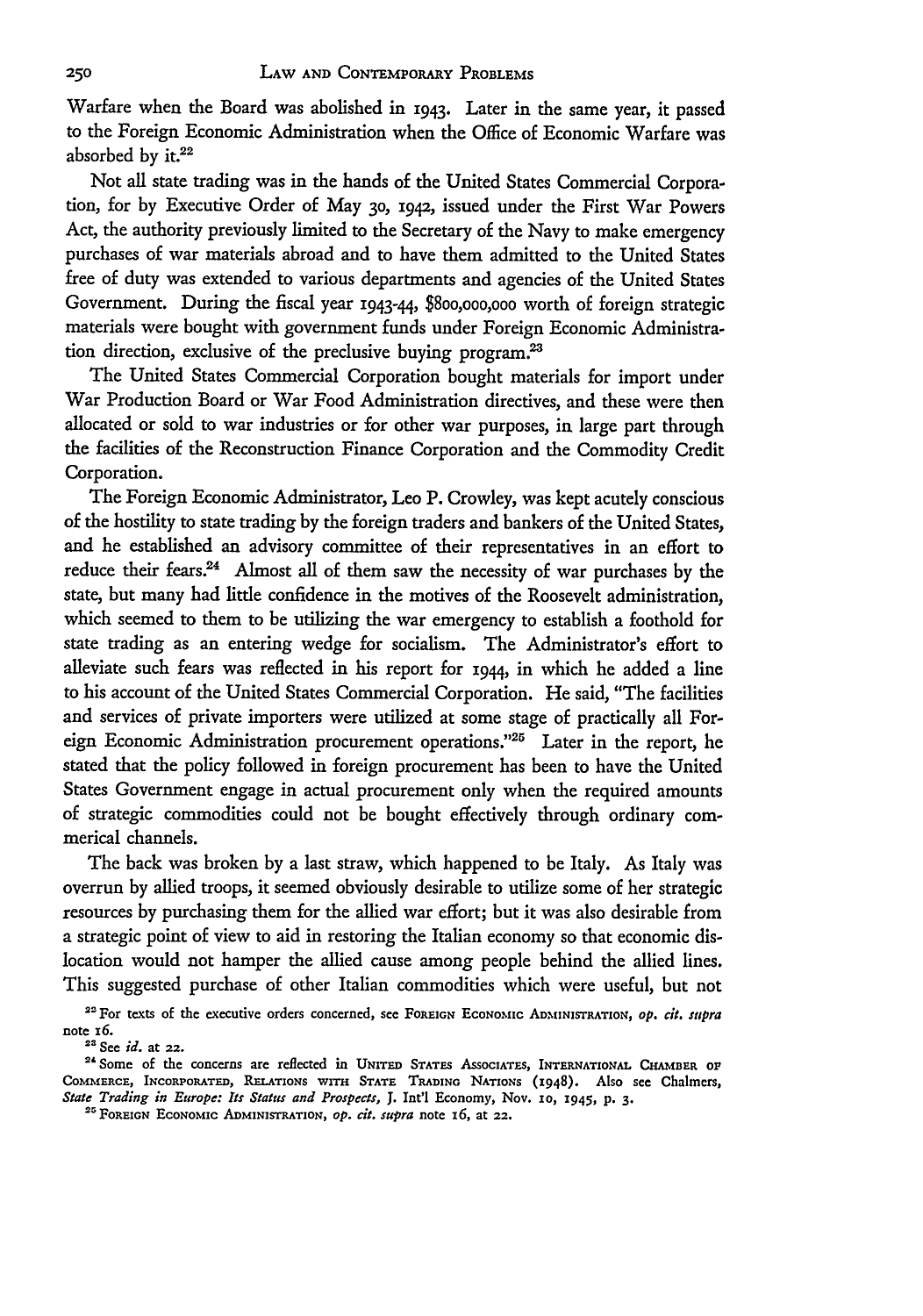essential, to the strategic stock piles in the United States and the United Kingdom, but for which there was a market which could produce funds with which the Italians could commence rebuilding their war-torn economy.

Under this policy, there were added to the strategic materials a quantity of Italian wines, essential oils, and what the Department of Commerce experts called "a few other Italian specialties."<sup>26</sup> New York private traders were soon reporting that the United States was going so far as to import Italian marble statuettes. These purchases were made by the Allied Commission in Italy and consigned to the United States Commercial Company as its agent. The strategic materials followed the usual pattern of distribution according to War Production Board or War Food Administration order, but the others were distributed among American importers for sale in the open market. The funds obtained by such sales were paid over to the United States for use of the Italian Government, less, of course, the private-trading agent's commission. In this operation, there were the to-be-anticipated charges of favoritism in the allocation of sales agencies by the United States Government to private merchants, and this was held up as a further example of the undesirability of government participation in the foreign trade operation.

President Roosevelt was fully aware of the public relations perils of his statetrading program. He had the Foreign Economic Administrator inform the French Supply Mission and the Colonial Mission in 1944 that they were expected to deal increasingly with private interests in the United States instead of with the United States Government.<sup>27</sup> Prior to that time, the Lend-Lease procurement channels for nonmilitary items, most of which were under the Treasury Procurement Agency of the United States Government, had been buying some nonwar items for the French on a cash-reimbursable basis. This type of activity was to stop, and to make it possible to return to private channels, the Foreign Economic Administration announced in December 1944 that for similar commodities and when the end use was comparable, no preference or higher priority would be given to export license applications from foreign purchasing missions than to applicants from the trade.<sup>28</sup> This restored the American private exporters to business, for up to that time, a foreign government purchasing mission's application would have been given priority automatically.

President Roosevelt, in September 1944, showed his concern for private traders' sensibilities when he released an instruction that after the defeat of Germany, the Foreign Economic Administration "should relax controls over exports to the fullest extent compatible with our continuing war objectives . . . with a view to encouraging private trade without interfering with the successful prosecution of the war against Japan."<sup>29</sup> This concern had been fortified by the apparent desire of some governments to carry on bulk buying or to centralize imports in other forms in the postwar period.

<sup>20</sup> See HENRY CHALMERS, WORLD TRADE POLICIES: THE CHANGING PANORAMA, 1920-1953, at 304 (1953).<br><sup>27</sup> *Id.* at 306. <sup>28</sup> *Ibid.* <sup>29</sup> *Id.* at 310.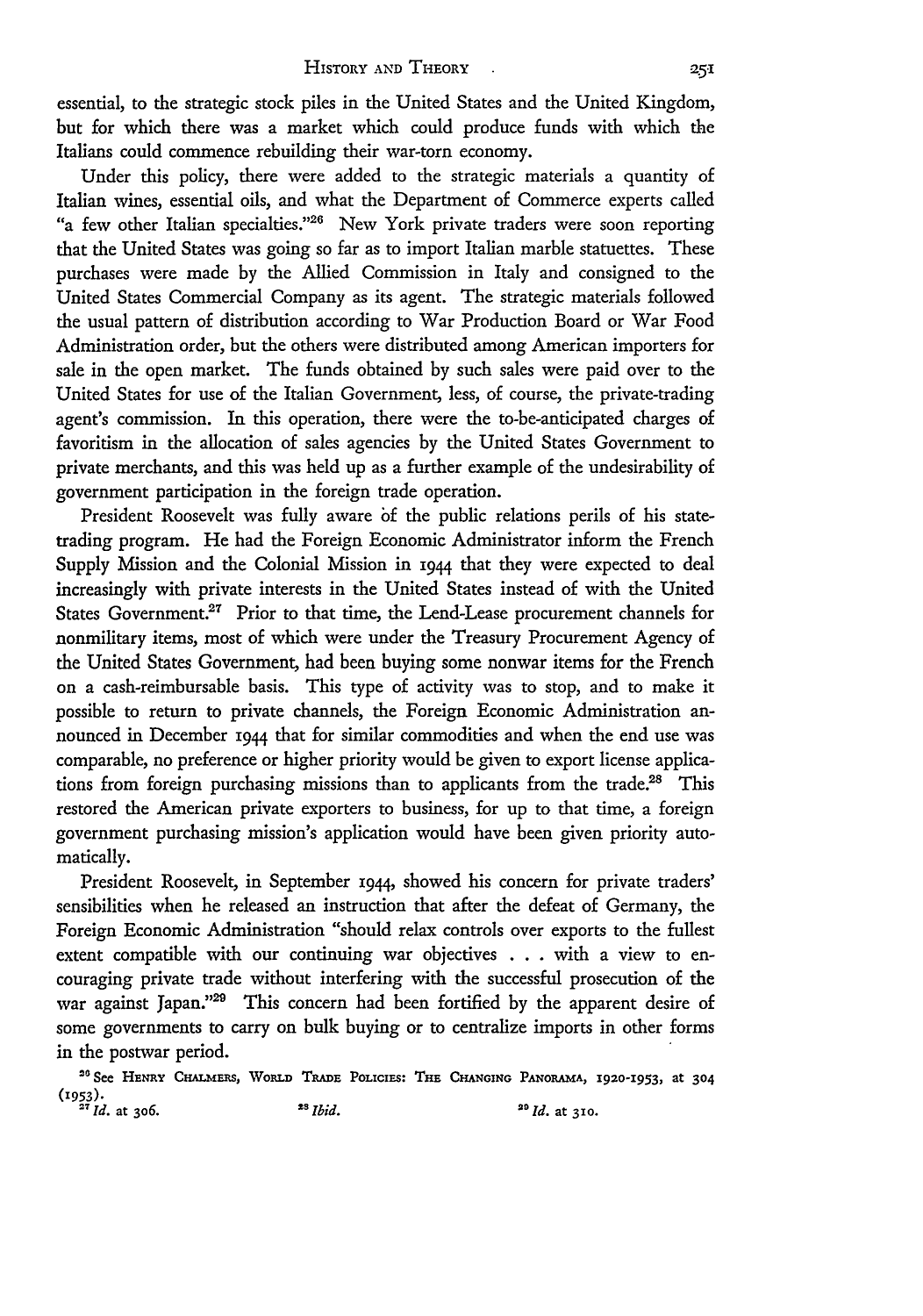Bulk purchasing had emerged during the latter half of 1944 in fields unrelated to the war.<sup>30</sup> The United Kingdom announced the conclusion of long-term contracts with the governments of Australia and New Zealand for the bulk purchase of the entire exportable surpluses of meats and dairy products of those countries. The arrangements were to run for from two to four years. $31$  Nearly similar arrangements were made with Canada, and the British Ministry of Food announced that it contemplated extending this policy to Argentina and other South American countries. The reason was given that the United Kingdom Government was making these bulk-purchase agreements "as part of its policy for safeguarding **food** supplies for the United Kingdom for the next few years." The British policy was being opposed, however, by some Englishmen because they thought that it would perpetuate undesirable principles of commercial policy at a time when it was unnecessary to replace private firms and competitive importation **by** governmental operations.

The United States showed its irritation with such a prolongation of state trading by a letter of President Roosevelt, dated September 29, 1944,<sup>32</sup> in which the President directed that in view of the curtailment to be made in war production after the defeat of Germany, plans should be initiated for

an appropriate cut in the foreign procurement program for strategic and critical materials needed in the prosecution of the war. The adjustment to this reduced program should be made in such a way as to prevent undue and unnecessary financial losses to American taxpayers, to best preserve our foreign relations and to strengthen the foundation for a high level of international trade in the future.

In spite of these protestations, the fact remained that during 1945, the last year of the war, the great bulk of purchases made in the United States by most of the countries of continental Europe was made through the purchasing missions, sometimes as the agents of governmental centralized buying agencies in their home capitals and sometimes as coordinators and expediters of orders of private merchants in their homelands who negotiated the purchases with American private traders but then needed help in obtaining export licenses in Washington.

True to its promise to the American foreign trade fraternity, the United States Government, in May 1946, prepared an order<sup>33</sup> to be presented to the foreign government purchasing commissions of Australia, Belgium, China, France, Greece, India, Italy, Netherlands, New Zealand, Norway, Poland, Portugal, Union of South Africa, the Soviet Union, and the United Kingdom asking them to limit their operations during a transitional period to the procurement of essential civilian commodities. They were to utilize normal trade channels to the maximum extent possible and to bring their purchasing methods into accord with commercial considerations. After the transitional period, they were to liquidate.

**30 See ENxE & SALERA,** *op. cit. supra* note **x5,** at 443-46.

**"'See HENRY** CHwA.LmEs, WORLD **TRADE** PoLIciEs: **THE CHANGING** PANORAMA, **1920-1953,** at **326 (1953).**

*"rId.* at **327.**

**<sup>&</sup>quot;'** See Release of May 4, 1946, **14 DEPT STATE** BULL. **859** (1946).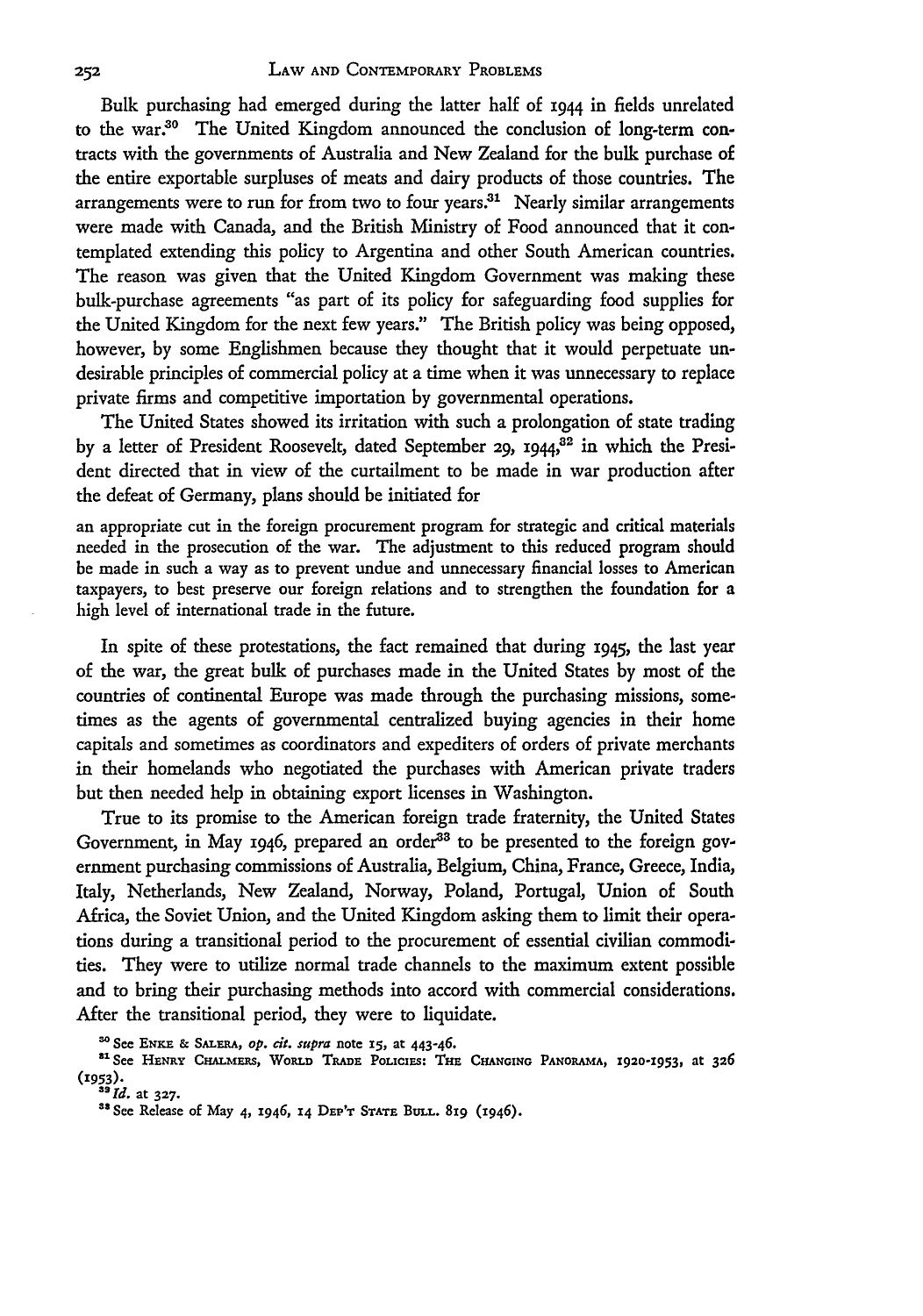The Secretary of State called each group of officials in turn to tell them of the policy decision and to present them with an *aide memoire.* In the case of the Soviet Government, since it was obvious that the Soviet Government would not abandon its state monopoly of foreign trade, the communication added that it was presumed that the Soviet Government would continue to conduct its commercial operations through a centralized agency, but that the United States Government desired that "trade between the United States and the U.S.S.R. should again be carried on by an agency or agencies incorporated in one of the states of the United States as was the case prior to the war."

American policy, in short, required return to the prewar pattern of commercial relations, even for the Soviet Union; and for the latter, it would have to channel its purchases and sales through an agency having the form of a private corporation. Within a short time, The Amtorg Trading Corporation was required to register as an agent of the Soviet Government under the terms of the Alien Registration Act.<sup>34</sup> This identified it as governmental and provided special controls, atlhough it gave it no rights to claim sovereign immunity.

It seemed in i946, for the moment, as if state trading could be pushed back to its prewar status; but this was not to be. The various East European states, as they were brought successively securely within the Soviet orbit, declared their policy to be that of state trading. One of these, Czechoslovakia, had become a charter member of GATT in **1947** before this policy had been enunciated, and so there was a monopoly state trader within the framework of an organization primarily composed of private traders who permitted themselves to conduct some state trading, but only on a marginal basis.

The expansion of the Soviet-influenced world was bad enough to private enterprisers, but the real blow was to fall from the hands of the private-enterprise countries themselves, for by 1951, an economist was able to write, "The total amount of the world's trade that is carried on directly by governments is substantial, even if we exclude that of the socialized states."<sup>35</sup> He noted that the United States was the only major wheat-exporting country not having a government-trading monopoly in wheat, and that bulk-purchasing agreements were being utilized by governments to acquire agricultural and numerous other types of commodities, especially raw materials important in the country's economy. He noted further that when nationalization of industry occurred, as it had occurred in the United Kingdom in the coal mines, the railways, and the steel industry, purchase and sale were necessarily through state agencies, and there was no reversal of the trend toward state trading to be expected in this area.

No more controversial agency engaged in such activity was to be found than the Argentine Trade Promotion Institute (IAPI). Until its recent liquidation, it conducted the importation of equipment for the state-owned oil business, railways, and

**<sup>84 54</sup> STAT. 670 (1940). Cf. 66 STAT. 223,** 8 **U.S.C.** §§ **130I-O6 (1952).**

<sup>&</sup>lt;sup>85</sup> JOHN PARKE YOUNG, THE INTERNATIONAL ECONOMY 372 (3d ed. 1951)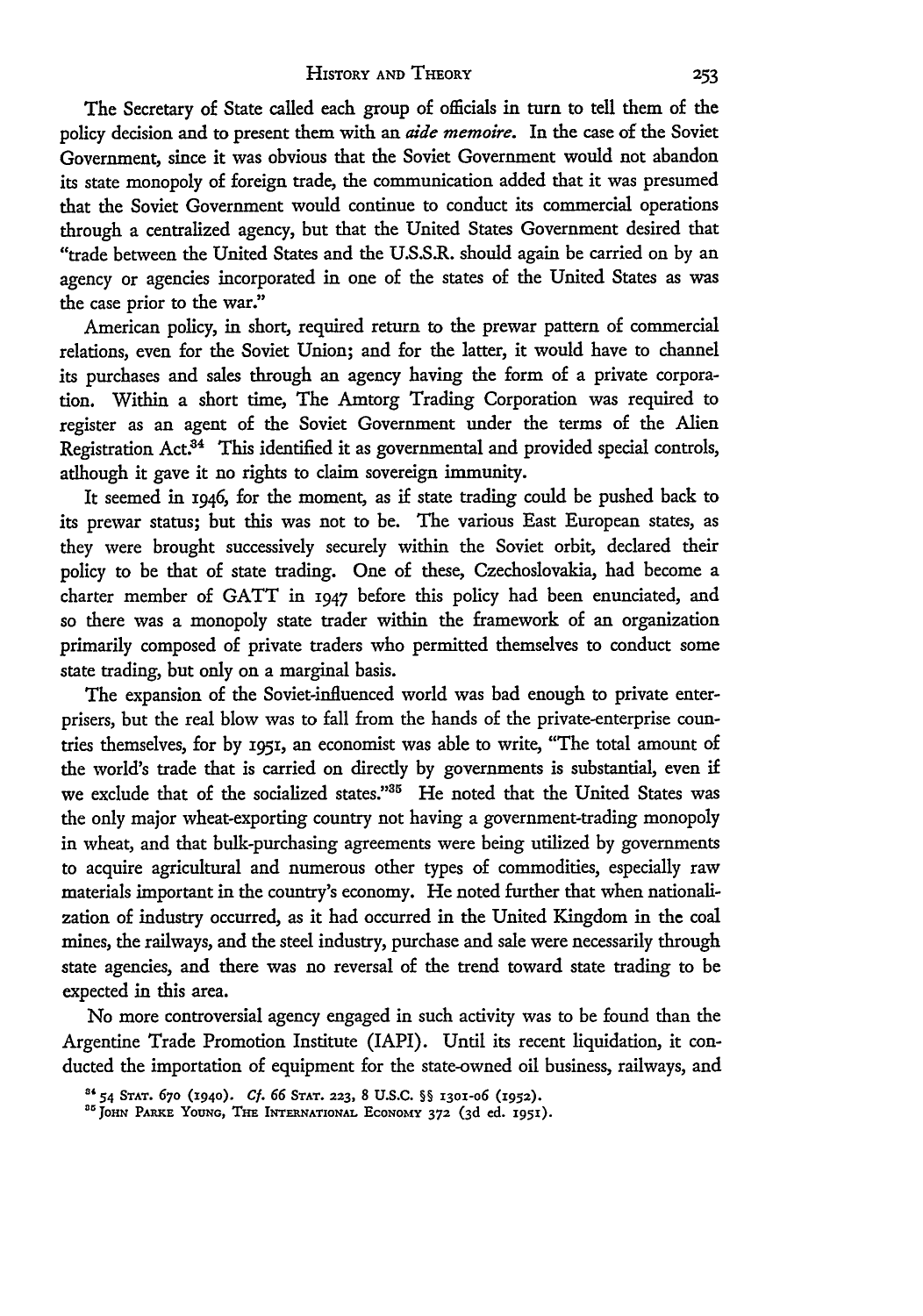other enterprises. It also served as the import agency for the state monopoly of rubber, tinplate, oil, and coal. Its export operations involved purchase of agricultural products from Argentine farmers at low prices for resale on the markets abroad at world prices. It is even alleged that 'its position was strengthened by preferential exchange-rate terms on some of its transactions.<sup>36</sup> This position had aroused the hostility of foreign private firms attempting to sell in the Argentine market.

The nationalization policies of the United Kingdom and of France have worried another economist,<sup>37</sup> and he has concluded that World War II is bound to have had a more disturbing effect upon the world economy and international trade than World War I. He doubted that the defeated countries of Italy, Germany, and Japan would avoid state control over their economic affairs. He felt that in the countries occupied during the war, the struggle to wipe out unemployment would tempt even the governments firmly committed to private enterprise to assume unprecedented control over business activities and even, on occasion, to take a direct hand in matters affecting foreign trade. He reported that because of these developments, many are of the opinion that the trend toward direct government control over foreign trade is irresistible and that there is no alternative but to accept national controls over foreign trade. He related this to his conclusion that people are no longer willing to suffer persistent depression and mass unemployment passively, so that governments will find themselves forced to take every reasonable and even heroic. measures to combat economic depression, on pain of receiving short shrift at the hands of the masses.

This pessimistic view from the point **6f** view of the private traders is shared by other economists. One thought in i95o that the outgrowth of the industrial revolution had made apparent the need for action in the public interest, sometimes in the form of regulation and control, sometimes in the form of a laying down of rules for private enterprise, and elsewhere in the form of goods and services provided by the government itself.<sup>38</sup> He expected that no theory would underly such extension, except in areas falling under the influence of the Soviet Union, but that in the private-enterprise countries, the extension would be made on pragmatic grounds. In short, to muddle through a crisis, government would take into its hands economic activity, and by degrees, there would be built up increasing areas of state enterprise, including state trading.

To those who view matters in this way, the report of James Reston, that to meet Soviet economic penetration of areas of the world in which Americans have hoped to see political and economic development along the lines of liberal democracy, the United States is beginning to feel the necessity of recreating the United States Commercial Corporation or some similar agency, is alarming. To meet the threat expressed by Soviet state-trading agencies, the United States sees the necessity of

*<sup>&</sup>quot;0* **See ENKF & SALERA, Op. cit.** *supra* **note 15, at 306.**

**<sup>&</sup>quot;'** See **LA WRENcE** W. **TOWLE, INTERNATIONAL TRADE AND COMMERCIAL POLICY** 743-45 (1947). **"s** See P. T. **ELLSWORTH, THE INTERNATIONAL ECONORY: ITS STRUCTURE AND OPERATION** 443 **(1950).**